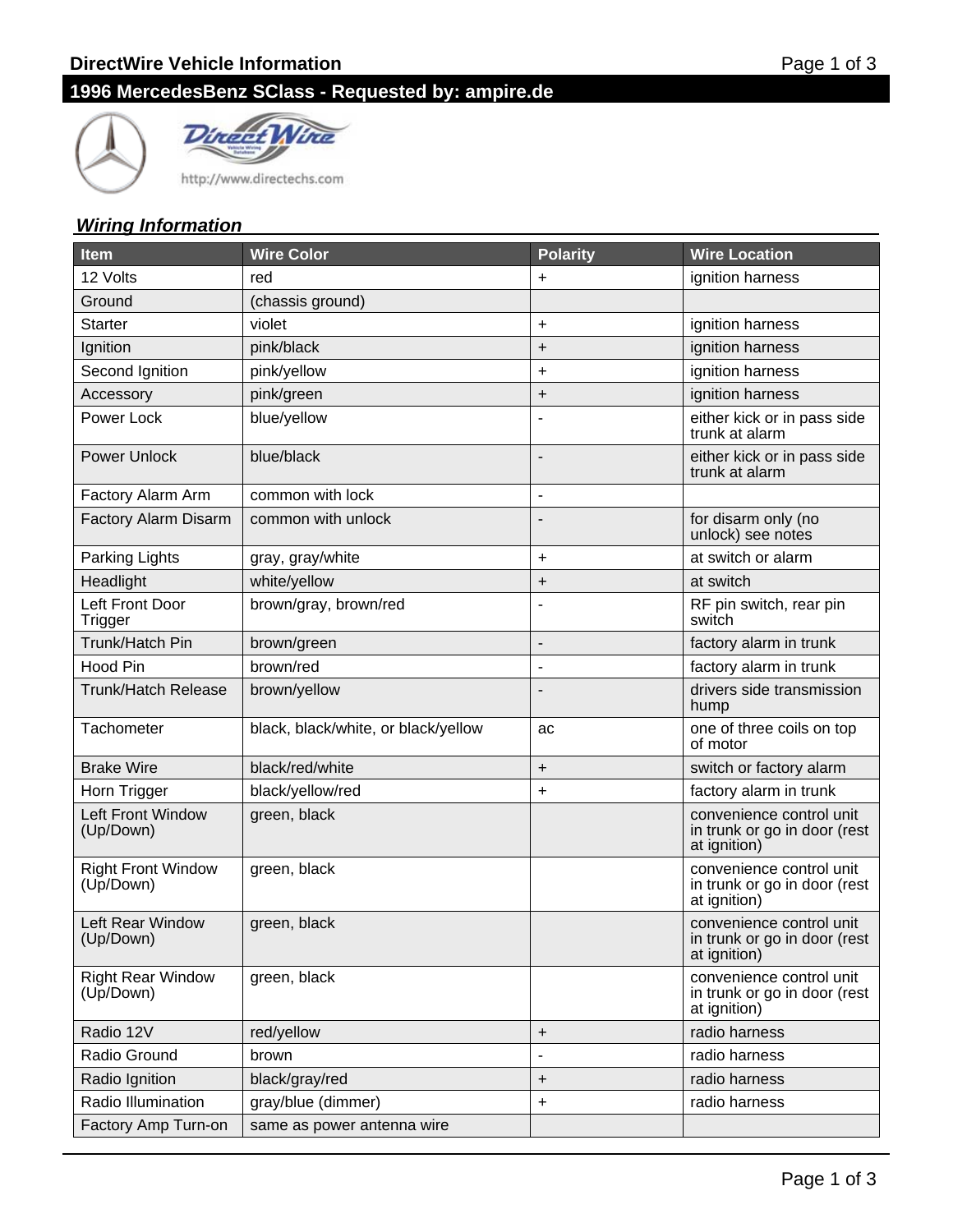



http://www.directechs.com

| <b>Item</b>                           | <b>Wire Color</b>           | <b>Polarity</b> | <b>Wire Location</b>                 |
|---------------------------------------|-----------------------------|-----------------|--------------------------------------|
| Power Antenna                         | blue                        | $\div$          | radio harness                        |
| Left Front Speaker<br>$(+/-)$         | gray/red - gray             | $+,-$           | amplifier in driver side of<br>trunk |
| <b>Right Front Speaker</b><br>$(+/-)$ | gray/white - gray/green     | $+,-$           | amplifier in driver side of<br>trunk |
| Left Rear Speaker<br>$(+/-)$          | gray/red - gray             | $+,-$           | amplifier in driver side of<br>trunk |
| <b>Right Rear Speaker</b><br>$(+/-)$  | gray/red/white - gray/white | $+,-$           | amplifier in driver side of<br>trunk |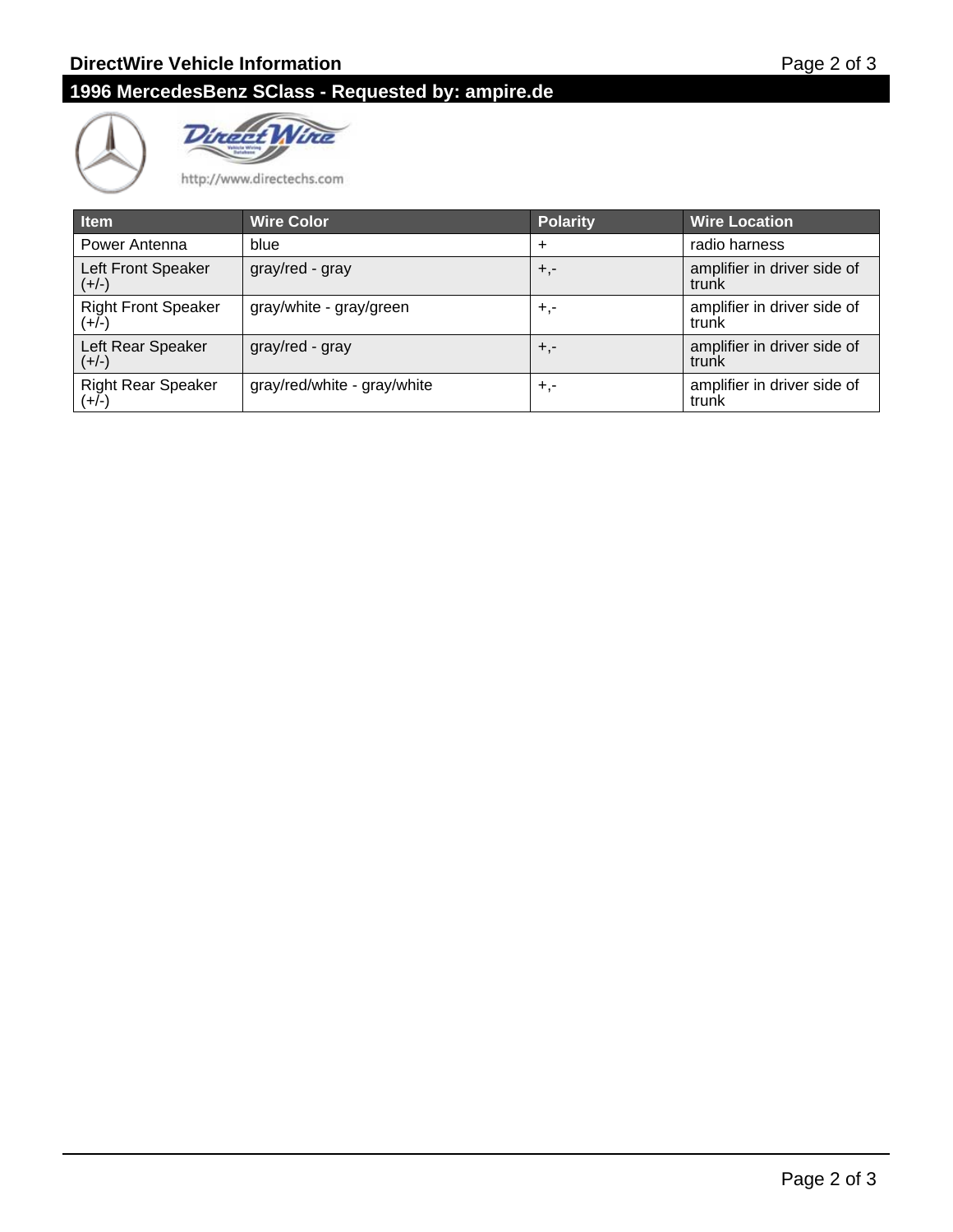



### **What Fits**

| ----- | . | والمستنب المتأمل المتناسبات المستحدث |
|-------|---|--------------------------------------|
|       |   |                                      |